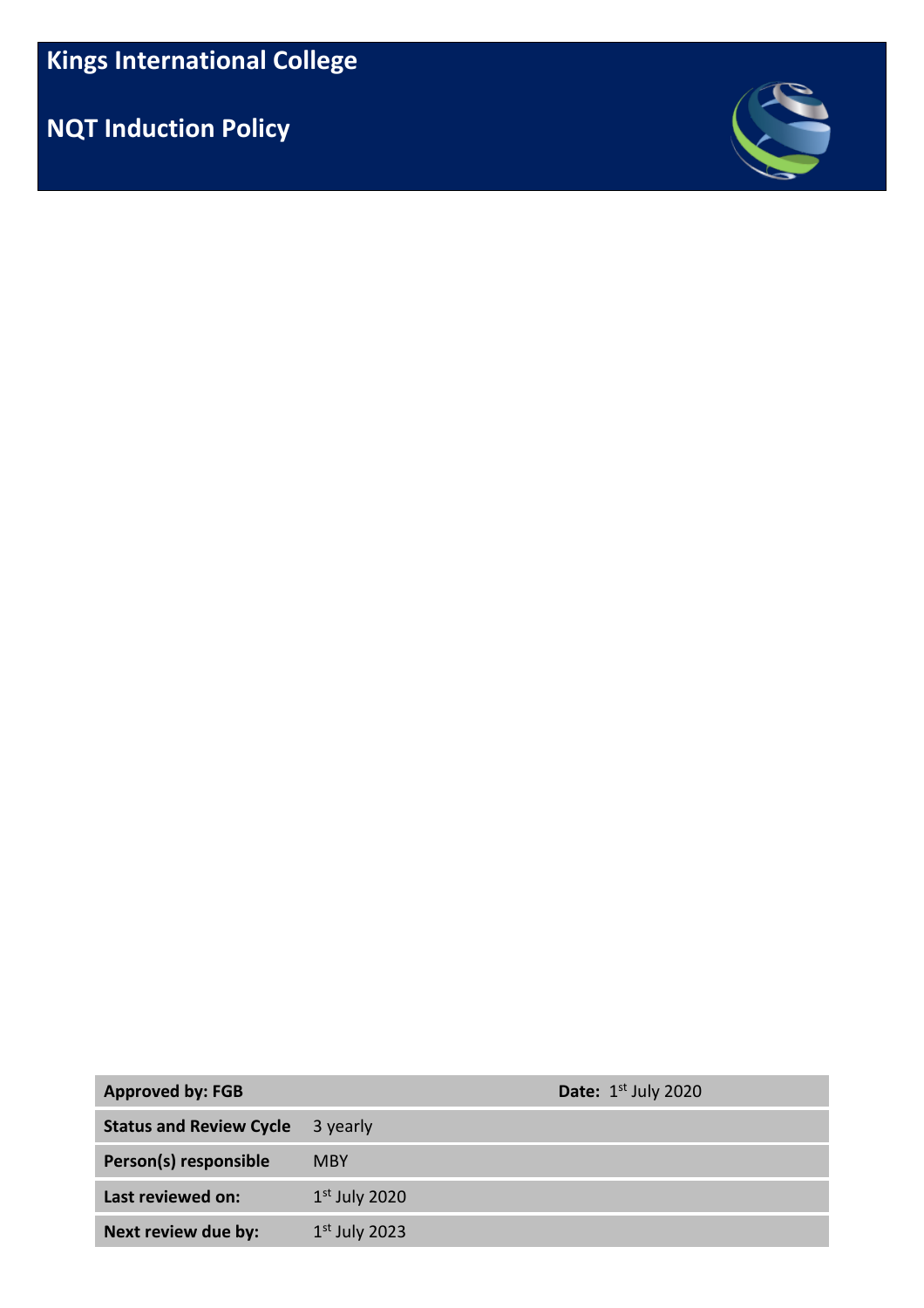#### **Contents**

# **1. Aims**

The school aims to:

- $\triangleright$  Run an NQT induction programme that meets all the statutory requirements.
- $\triangleright$  Provide NQTs with a supportive environment that develops them and equips them with the tools to be effective and successful teachers.
- $\triangleright$  Ensure all staff understand their role in the induction programme.

**\_\_\_\_\_\_\_\_\_\_\_\_\_\_\_\_\_\_\_\_\_\_\_\_\_\_\_\_\_\_\_\_\_\_\_\_\_\_\_\_\_\_\_\_\_\_\_\_\_\_\_\_\_\_\_\_**

### **2. Legislation and statutory guidance**

This policy is based on the Department for Educations statutory guidance Induction for Newly Qualified Teachers (England) and The Education (Induction Arrangements for School Teachers) (England) Regulations 2012.

The 'relevant standards' referred to below are the Teachers Standards.

### **3. The Induction Programme**

The following sets out the statutory minimum for NQT induction programmes.

For a full-time NQT, the induction programme will typically last for a single academic year. Part-time NQTs will serve a full time equivalent.

The programme is quality assured by GEP (George Abbot), our appropriate body.

NQTs at Kings International will be required to submit a folder of evidence against the Teachers Standards as well as the requirements of the appropriate body.

## **3.1. Posts for Induction**

Each NQT will:

- Be provided with the necessary employment tasks, experience and support to enable them to demonstrate satisfactory performance against the relevant standards throughout, and by the end of, the induction period.
- Have an appointed mentor, who will have qualified teacher status (QTS).
- Have a reduced timetable to allow them to undertake activities in their induction programme, with no more than 90% of the timetable of our existing teachers on the main pay range.
- Regularly teach the same class or classes.
- Take part in similar planning, teaching and assessment processes to other teachers working in similar posts.
- Not be given additional non-teaching responsibilities without appropriate preparation and support.
- Not have unreasonable demands made upon them.
- Not normally teach outside the age range/or subjects they have been employed to teach.
- Not be presented with unreasonably demanding pupil discipline problems on a day-to-day basis.

## **3.2 Support for NQTs**

We support NQTs with:

A dedicated NQT Assessor to support the Mentor and NQT in the induction process.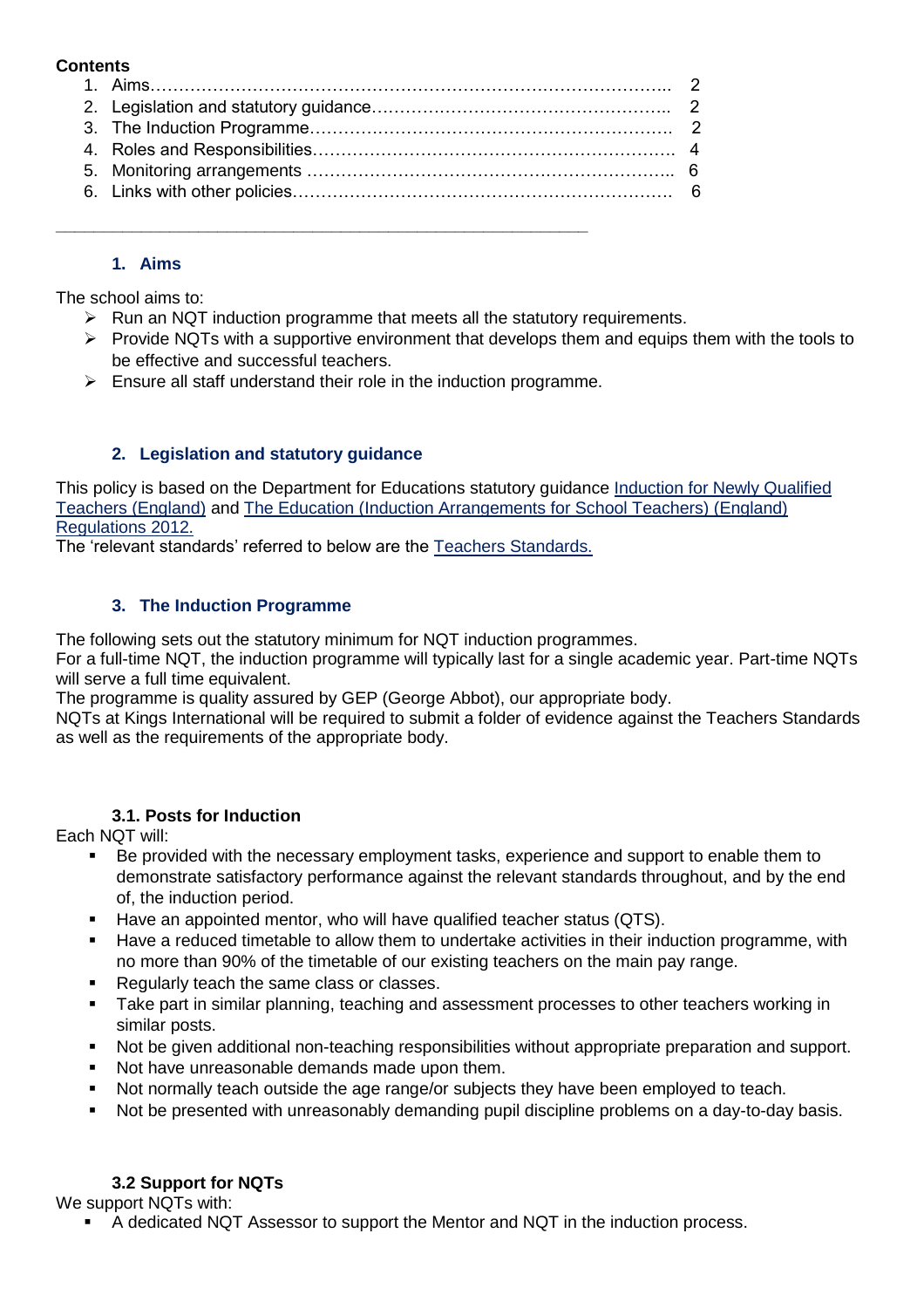- Their designated Mentor, who will provide day-to-day monitoring and support, and co-ordinate their assessments.
- Observations of their teaching at regular intervals, and follow up with discussions with prompt and constructive feedback.
- Regular professional reviews of their progress to take place once per half term, at which we will review their objectives and revise them in relation to the relevant standards and their current needs and strengths.
- Chances to observe experienced teachers, either within the school or at another school with effective practice.
- Professional Studies sessions where applicable to improve pedagogy.
- **Termly checklists to work towards building evidence.**
- A dedicated Portfolio of Evidence folder in order to gather formal evidence for each of the Teaching Standards.

### **3.3 Assessment of NQTs**

Formal assessment observation and feedback meetings will take place on a termly basis, carried out by the Mentor and NQT Assessor.

These meetings will be informed by clear and transparent evidence gathered during the preceding assessment period, and drawn from the NQT's work as a teacher and from their induction programme. Copies of the evidence relied on will be provided to the NQT and the appropriate body.

After these meetings, formal assessment reports will be completed that clearly show how the NQT is performing against the relevant standards.

At the end of the programme, NQTs will take part in a final formal assessment meeting, the outcomes of this meeting will be used by the NQT Assessor in conjunction with the headteacher to determine whether the NQTs performance is satisfactory against the relevant standards. The decision will be written up in the final assessment form.

The NQT can add their own comments to each termly form/report.

The final form/report will then be sent to the appropriate body, who will make the final decision on whether the NQT has passed their induction period.

#### **3.3. At-risk procedures**

If it becomes clear the NQT is not making sufficient progress, the appropriate body will be informed, additional monitoring and support measures must be put in place immediately, meaning:

- Areas in which improvement is needed are identified.
- Appropriate objectives are set to guide the NQT towards satisfactory performance.
- An effective support programme is put in place to help the NQT improve their performance.

If there are still concerns about the NQT's progress at their next formal assessment, **so long as it is not the final assessment**, the headteacher will discuss this with the NQT in conjunction with the NQT Assessor , updating objectives as necessary and giving details of the improvement plan for the next assessment period.

#### **4. Roles and responsibilities**

#### **4.1. Role of the NQT**

The NQT will:

- **Provide evidence that they have QTS and are eligible to start induction.**
- Meet with their mentor at the start of the programme to discuss and agree priorities, and keep these under review.
- Agree with their Mentor how best to use their reduced timetable allowance.
- Provide evidence of their progress against the relevant standards.
- Participate fully in the monitoring and development programme.
- Participate in scheduled classroom observations, progress reviews and formal assessment meetings.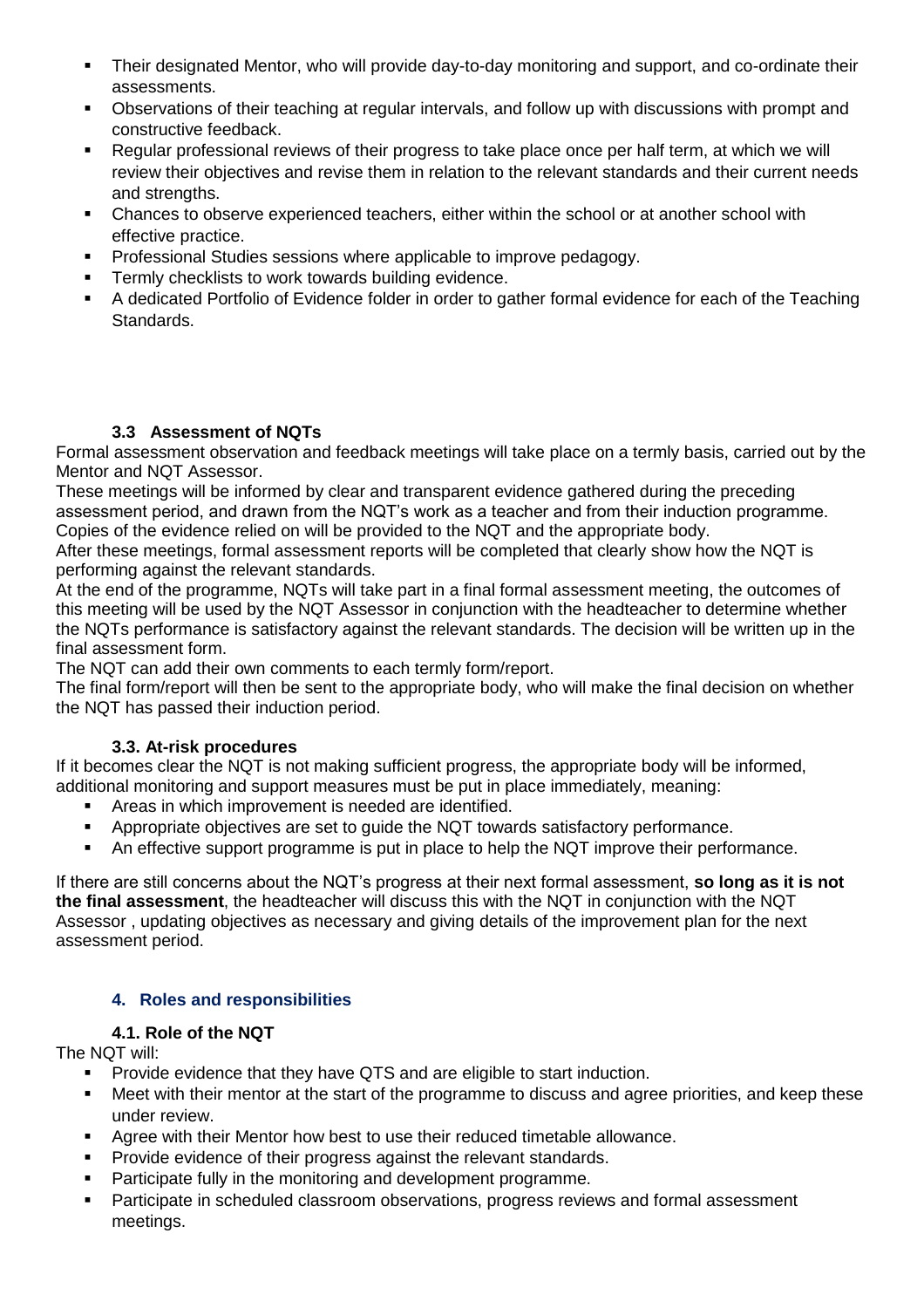- Agree with the Mentor and NQT Assessor the start and end dates of the induction period, and the dates of any absences from work during the period.
- Keep copies of all assessment forms.
- **When the NQT has a concerns**, the will:
- Raise these with their mentor as soon as they can.
- If the issue is about/regarding the Mentor then raise concerns immediately with NQT Assessor.
- Consult with their contact at the appropriate body at an early stage if there are difficulties in resolving issues with their Mentor or within the school.

### **4.2. Role of the headteacher**

The headteacher will:

- Check that the NQT has been awarded QTS and whether they need to serve an induction period.
- Agree, in advance of the NQT starting, who will act as the appropriate body.
- Notify the appropriate body when an NQT is taking up a post and undertaking induction.
- Make sure the NQT's post is suitable according to statutory guidance (see section 3.1. above)
- Ensure the Mentor is appropriately trained and has sufficient time to carry out their role effectively.
- Ensure the NQT's progress is reviewed regularly, including through observations and feedback of their teaching.
- **Ensure that formal assessments are carried out and reports completed and sent to the appropriate** body.
- Maintain and keep accurate records of employment that will count towards the induction period.
- Make the Governing Body aware of the support arrangements in place for the NQT.
- Make a recommendation to the appropriate body on whether the NQT's performance against the relevant standards is satisfactory.
- Participate in the appropriate body's quality assurance procedures of the induction programmes.
- Keep all relevant documentation, evidence and forms/reports on file for six years.

## **4.3. Role of the Mentor**

The Mentor will:

- **Provide guidance and effective support for the NQT, including coaching and mentoring.**
- **Carry out regular progress reviews throughout the induction period.**
- Undertake formal assessment meetings during the induction period, coordinating input from other colleagues as appropriate.
- Inform the NQT during the assessment meeting of the judgements to be recorded on their formal assessment record and invite the NQT to add their own comments.
- **Ensure that the NQT's teaching is observed and feedback is provided on a half-termly basis.**
- **Ensure that the NQT is aware of how they can raise concerns about their induction programme of** their personal progress, both within and outside the school.
- **Take prompt, appropriate action if the NQT appears to be having difficulties.**

## **4.4. Role of the Governing Board**

The Governing board will:

- **Ensure that the school complies with statutory quidance.**
- Be satisfied that the school has the capacity to support the NQT.
- **Ensure the headteacher is fulfilling their responsibility to meet the requirements of the suitable** induction period post.
- Investigate concerns raised by the NQT as part of the school's grievance procedure.
- If it wishes, seek guidance from the appropriate body on the quality of the induction arrangements and the roles and responsibilities of staff involved in the process.
- If it wishes, request general reports on the progress of the NQT.

#### **5. Monitoring arrangements**